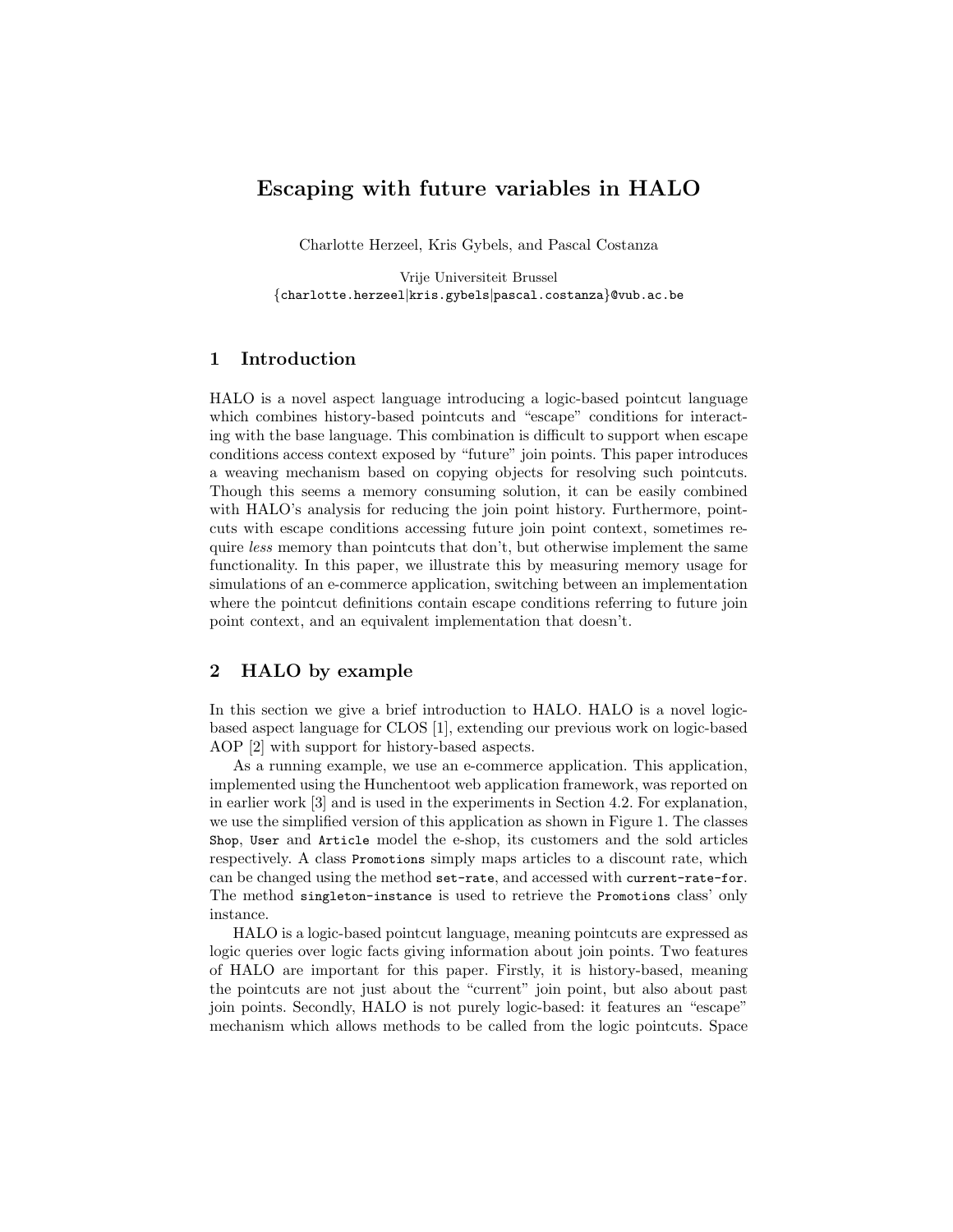

Fig. 1. Overview of the e-shop running example.

does not permit us to give a detailed discussion of HALO, we refer to earlier work for a lengthier explanation [3] , but here we illustrate HALO by means of a few advice definitions for the running example.

Figure 2 shows an example piece of advice using the two important features mentioned above. The piece of advice expresses that logging should happen when customers buy an article for which a promotion was advertised when the customer logged in to the e-shop. In more detail, the piece of advice consists of an advice body, which simply calls the log function, and a pointcut that specifies when to execute the advice body  $^1$ .

An advice body is executed each time the conditions expressed by the pointcut are satisfied by the current join point. For this example, this means the current join point must represent a call to the method named "buy" and before that call, a join point representing a call to the method "login" must have occured. This "before" is expressed by means of the temporal operator most-recent, which is one of the three built-in temporal connectives in HALO - the others are all-past and since. Also note the escape condition in the pointcut. Its second argument is a piece of Lisp code that accesses the discount rate ?rate for an article ?article.

Figure 2 also depicts a sample base program, to the right. It shows a user <kris> logging in and purchasing a  $\langle \text{cd} \rangle^2$ ; In addition we see that the discount rate of the  $\langle \text{cd} \rangle$  is changed from 10 to 5 percent. When the fourth statement is executed, all conditions in the pointcut are satisfied and the message " $\langle$ kris $\rangle$  gets a 0.10  $\%$ discount" is logged. It's important to note that the discount rate will be the rate at the time  $\langle k\text{ris}\rangle$  logged in, not at the moment he buys the article – otherwise the escape condition should have been placed outside of the temporal operator. This is called stateful evaluation of pointcuts. This seems technically difficult, because the discount rate ?rate needs to be computed when the login join point

<sup>1</sup> CLOS's and HALO's syntax are based on s-expressions: the generic function call (buy  $r \times y$ ) corresponds to  $r.buy(x,y)$  in Java, while the HALO logic condition (gf-call 1 ?x) corresponds to gf-call(1,  $X$ ) in Prolog.

<sup>&</sup>lt;sup>2</sup> The notation  $\langle id \rangle$  is used to represent objects. E.g. **Kris** is an instance of the class User, and <promo> of the class Promotions.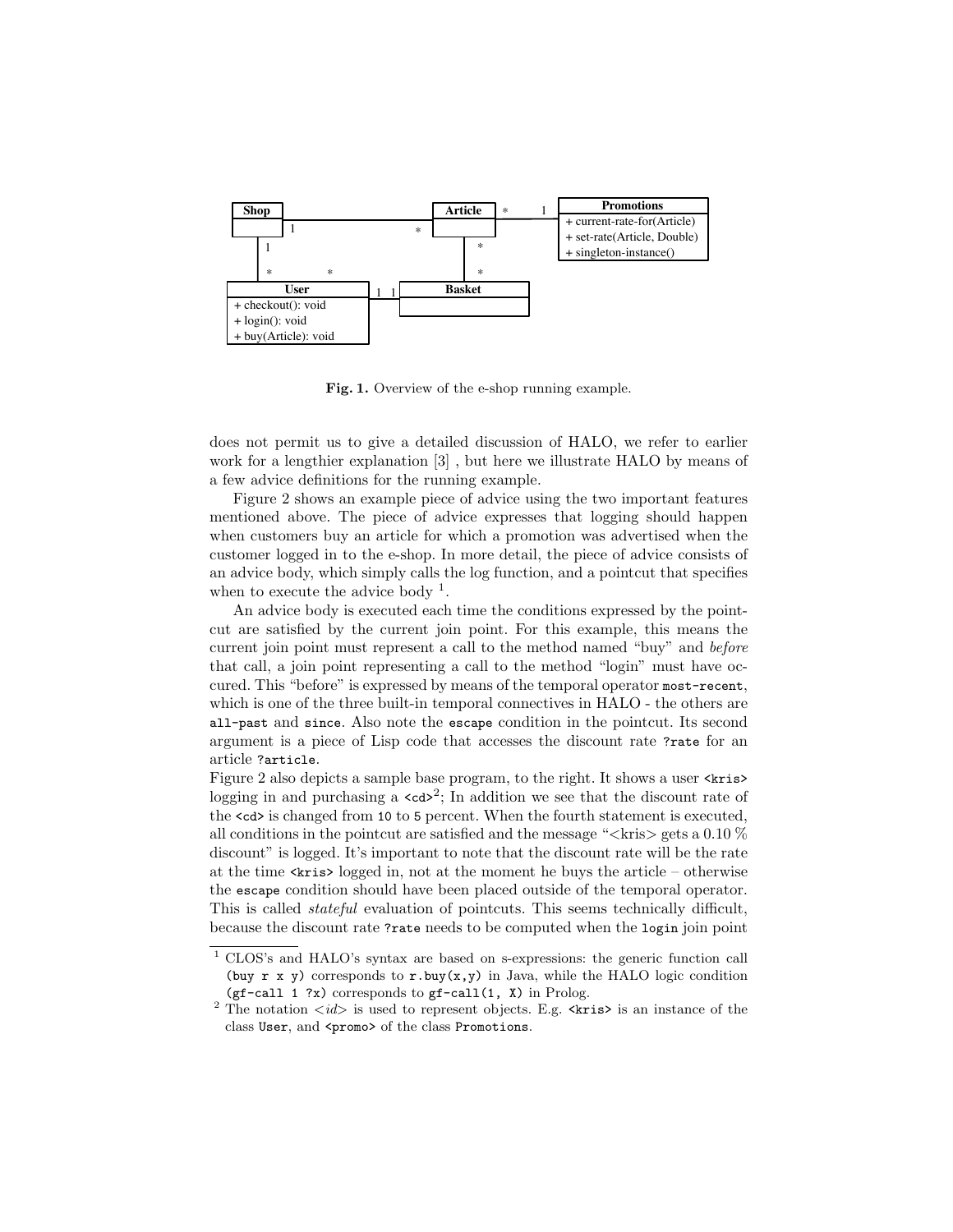```
; advice
(at<br>; pointcut
                                                               1. (set-current-rate <promo> <cd> 0.10)<br>2. (login <kris>)
  ((gf-call buy ?user ?article)
   (most-recent 3. (set-current-rate <promo> <cd> 0.05)<br>
(gf-call login ?user) \qquad \qquad 4. (buy <kris> <cd>)
      (gf-call login ?user)
      (escape ?promo (singleton-instance Promotions))
      (escape ?rate (current-rate-for ?promo ?article))))
; advice body
  (log "user ~s gets a ~s % discount" ?user ?rate))
```
Fig. 2. HALO: combining temporal pointcuts with "escape".

occurs, but the article ?article for which to compute the discount rate is only known at the "future" buy join point. The remainder of the paper explains how this works in HALO in more detail.

## 3 The HALO Weaver

In this section we first further discuss how the join point history is actually produced and stored. We discuss the details of the HALO weaver and the specific mechanism we use for matching history-based pointcuts combined with "escape" conditions referring to "future" join point data. This mechanism is based on our own extension of the well-known Rete algorithm [4].

### 3.1 Weaving Schema

In aspect-oriented programming (AOP), the process that is responsible for integrating aspects and base code, is called the "weaver", and this section sketches the basic workings of the HALO weaver. The HALO weaver is an extra layer on the CLOS compiler/interpreter for processing HALO code. A schema of the weaving process is depicted in Figure 3. The black boxes represent the different weaver components, whereas the transparent boxes reflect the CLOS and HALO code respectively. The arrows depict the flow of the weaving process. As the CLOS program runs, the weaver intercepts join points, and for each of these, a representation as a logic fact is recorded (in the figure, each statement of the CLOS program is mapped to such a logic fact). Each time a logic fact is added to the fact base, the "query engine" is triggered to find solutions for all the pointcuts; A solution for a pointcut consists of bindings, mapping all variables in the pointcut to a concrete value, and they are obtained by trying to pattern match the conditions of the pointcuts to the facts in the "fact base". Next, each pointcut solution is used to replace the logic variables in the advice code associated with the pointcut. As such, the advice code can be executed and inserted in the flow of the CLOS program.

In the actual implementation of the HALO weaver, the fact base and query engine are one component. More specifically, the HALO query matching process is based on the Rete forward chaining algorithm. A full motivation for this choice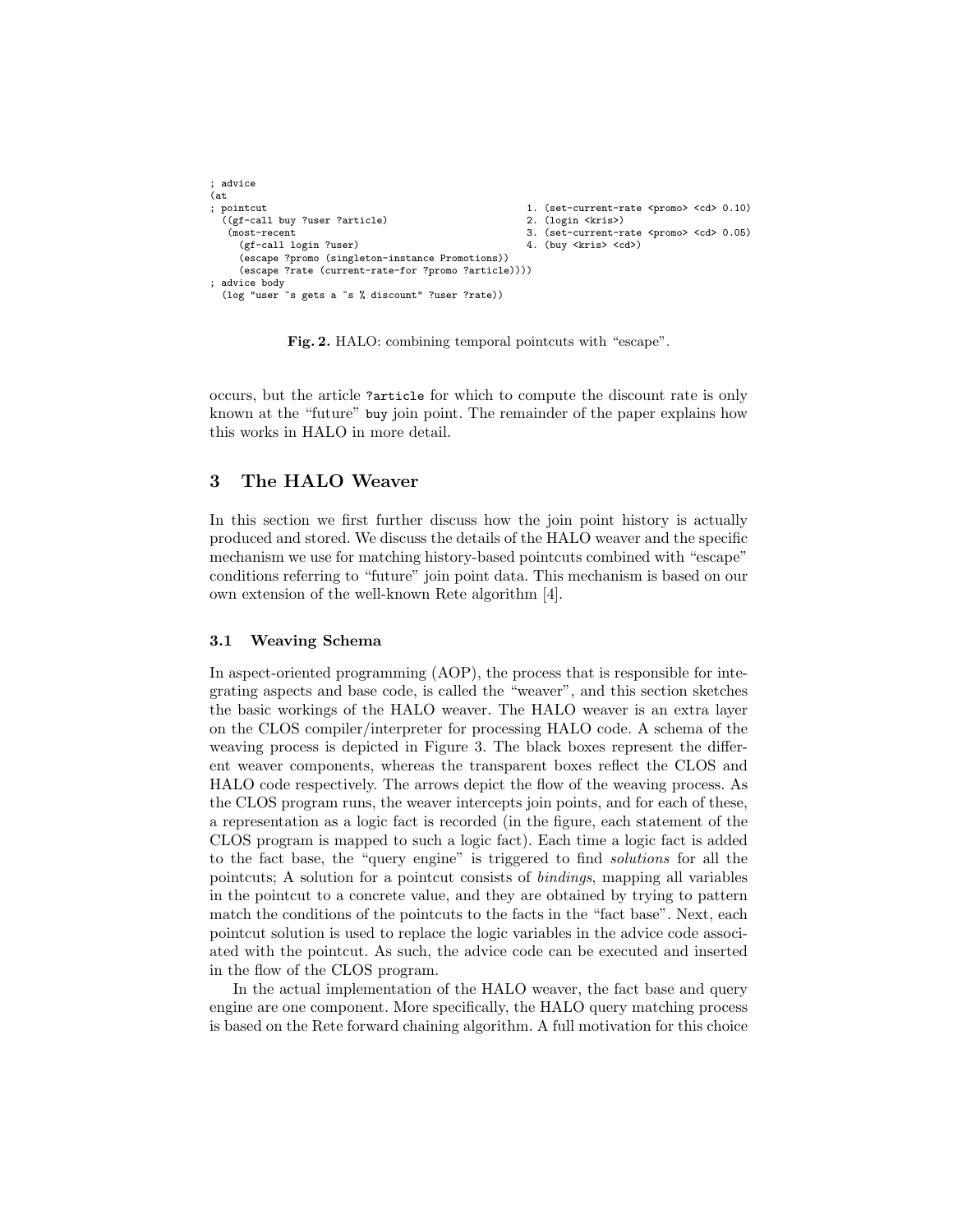

Fig. 3. HALO weaving schema

is outside the scope of this paper, but we do note that due to its pre-evaluation of partial queries and caching strategies, the Rete algorithm greatly simplifies the stateful evaluation of escape conditions, and that it has been shown to be a very efficient algorithm [4]. In the next section we discuss how (an extended version of) the Rete algorithm works for matching HALO pointcuts to join point facts.

#### 3.2 Matching Pointcuts

The Rete algorithm [4] represents queries – or pointcuts in  $HALO-$  as a network consisting of nodes with memory tables. For each condition in a pointcut, the network contains a "filter" node. For each logical connective (the logical "and", most-recent, since or all-past), the network contains a "join node". As an example, consider the pointcut and Rete network in Figure 4. The circleshaped filter nodes coincide with the two conditions in the pointcut, whereas the square-shaped join node reflects the most-recent operator. Note that each node is associated with a " memory table".

A full explanation of the Rete networks and our extensions are beyond the scope of this paper, but using the typical graphical representation of a Rete network (cfr. Figure 4) a basic understanding of its operation can be given as: facts are inserted in the "top" of the network, the filter nodes, and these facts "trickle down" the network. When the weaver generates a fact such as (gf-call 'login <kris>), this is inserted in all filter nodes. A filter node for a condition such as (gf-call 'login ?user) checks that all the non-variable arguments of the fact and condition match. In this case, it checks that the name of the operation is login in both. It also binds the logical variable ?user to the value  $\langle$ kris>. Two things then happen: an entry is made in a table, the so-called memory table of the node, to memorize this binding. The binding is also passed down to the next node in the network, a join node. Join nodes have two incoming nodes connected to them. Whenever they receive a new binding from one node, they combine these with the memorized bindings of the other node. This involves ensuring that the bindings have the same values for the same variables. If this is the case, they similarly make an entry in a memory table and pass the bindings to the next node. In our extension of Rete, the join nodes represent temporal conditions and also check these conditions before making new entries. We will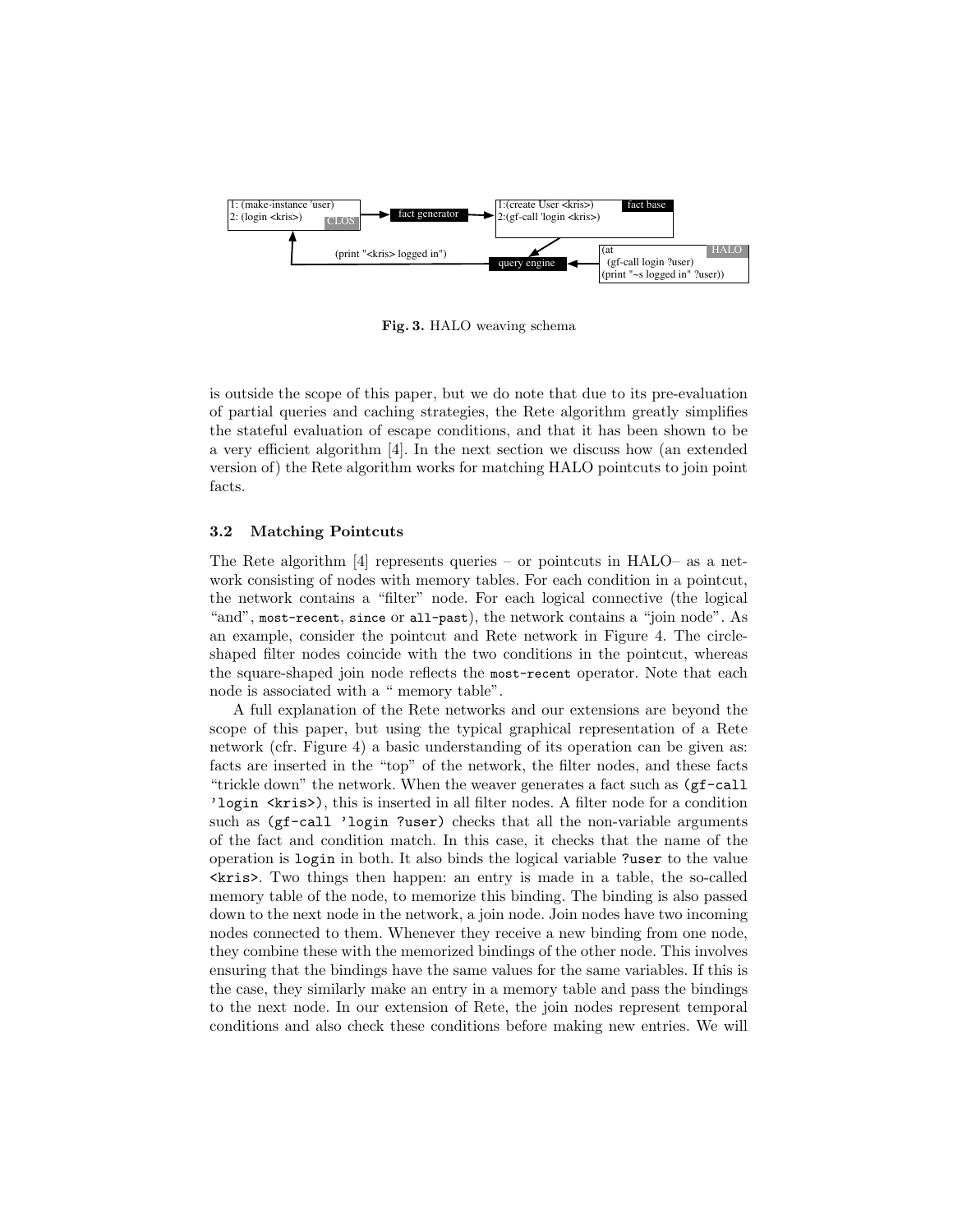

Fig. 4. Rete representation of "escape".

Fig. 5. Copying object state in Rete.

not delve into further depth here, but for example a node for a most-recent operator will check that only the combination using the most recently created matching bindings is made.

We focus in this paper on the "escape" feature of HALO, and our experiments with a number of different implementations of this feature. This is specifically related to allowing the use of "future" variables in escape conditions. The problem is that an escape condition such as (escape ?rate (current-promotion-for ?promo ?article)) implies invoking the Lisp function current-promotion-for. For this to be possible, all of the logic variables used in the condition should have a value, but there can be conflicts between the availability of these values and the right time to evaluate the Lisp function. The different implementations define different variations of the HALO language and/or the weaver's operation.

No future variables This is the simplest HALO variation. In this version an escape condition that is inside a temporal operator is limited to using the following variables: variables used in logic conditions or as the result variable of other escape conditions, but only if these conditions are also inside the temporal operator (including any conditions in a nested temporal operator). This restriction disallows "future" variables: variables that are given values only by conditions outside the temporal operator. The semantics of escape conditions inside a temporal operator is that the Lisp function they invoke is invoked at the moment the logic conditions inside the same operator are matched. In the Rete networks for pointcut matching, an escape condition is therefore represented as a node taking as input one of the nodes representing the logic conditions, and is connected to the join node representing the temporal operator. In Figure 4,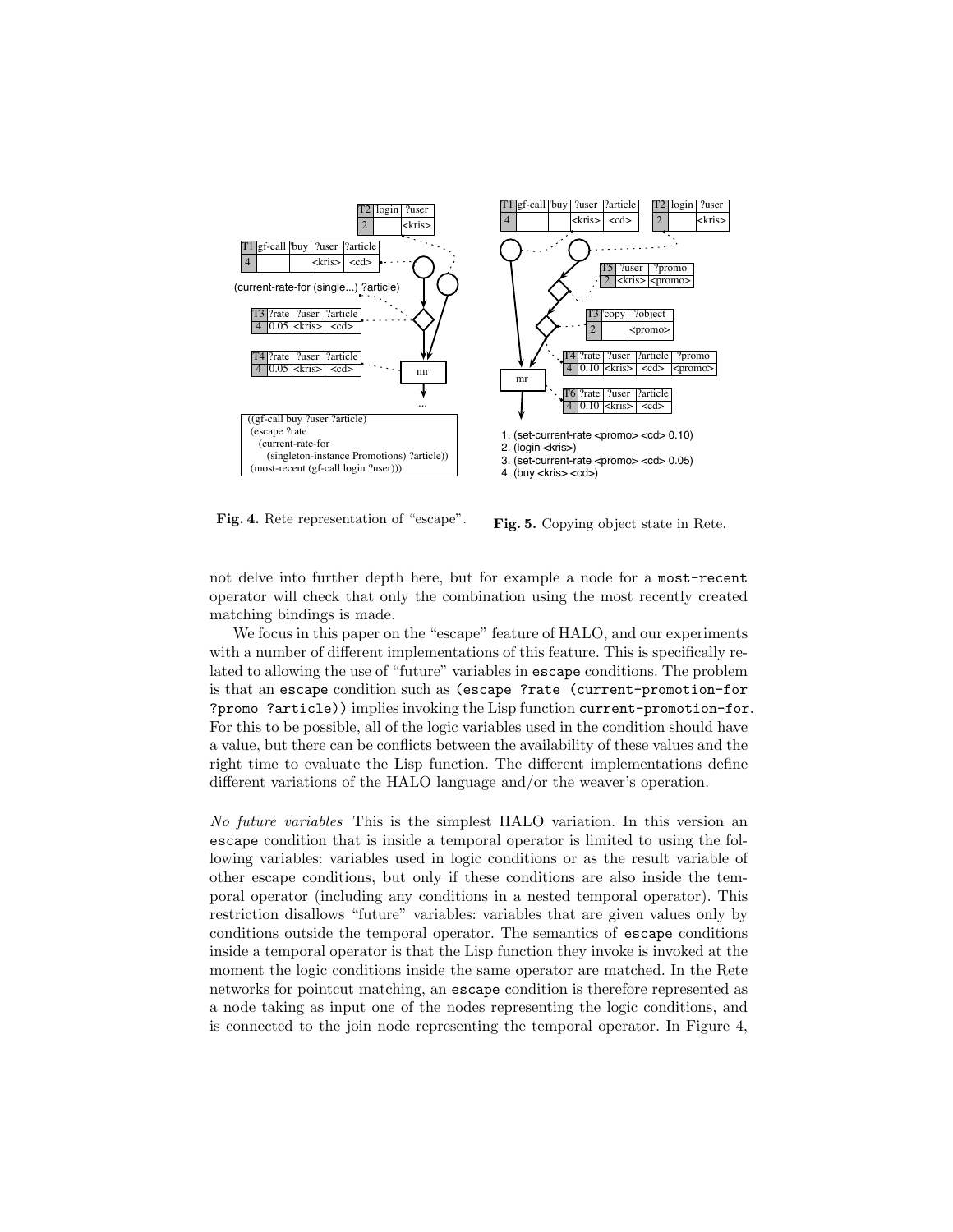the diamond-shaped node represents the escape condition in the pointcut in the same figure.

Future variables, argument copying To increase the expressive power of HALO, we are investigating how the use of future variables in escape conditions can be allowed. The conflict this creates is that invocation of the Lisp function has to be postponed until the future variables are given a value. But at the same time, if the values of the other variables are objects, the state of these objects may be changed by the time the future variable is given a value. The result of the Lisp function may then not be the same as the case where it is invoked before these changes are made. Consider the pointcuts in Figure 4 and Figure 2: both capture an invocation of buy after an invocation of login and determine the discount rate of the bought article. But in the first case, this should be the rate at the time the buy invocation happens, and in the other at the time the login invocation happens. These can be different, as the rate can be changed between these invocations (using set-rate as explained in Section 2). In Figure 2, the ?article variable is a future variable for the escape condition, because it will only be given a value outside the most-recent operator. The escape can only be evaluated when the buy happens, but of course, it should still return the rate at the time of login. To solve this, this variation of HALO takes copies of the arguments that will be passed to the Lisp function. In the example of Figure 2, the value of ?promo will be copied when the login happens, the escape condition is evaluated when the buy happens, but with the copied state of the Promotions object and will thus return the right rate. Figure 5 displays the Rete network for the pointcut in Figure 2. In order to keep track of the object copies, the escape node is extended with an extra memory table.

Future variables, state change copying Argument copying only works when the invoked Lisp function only depends on its arguments, and not on global variables. A further variation of HALO takes this into account with a more extensive copying strategy. In this strategy, the state changes of all objects are intercepted, by making a copy of an object whenever the object is changed. Next the CLOS slot access protocol is extended to retrieve this copy whenever the object's field is read for evaluating the escape condition.

## 4 Optimizing Memory Usage in HALO

An apparent drawback of history-based AOP is exactly the need to store the history. A straightforward implementation of the weaver scheme in Figure 3 would mean a quickly growing history needs to be kept forever. Several techniques can be used to optimize this history. In this section, we first classify these techniques according to the kind of history information they remove. We first further detail how HALO deals with the last kind of information, and then explain the impact of the escape extension.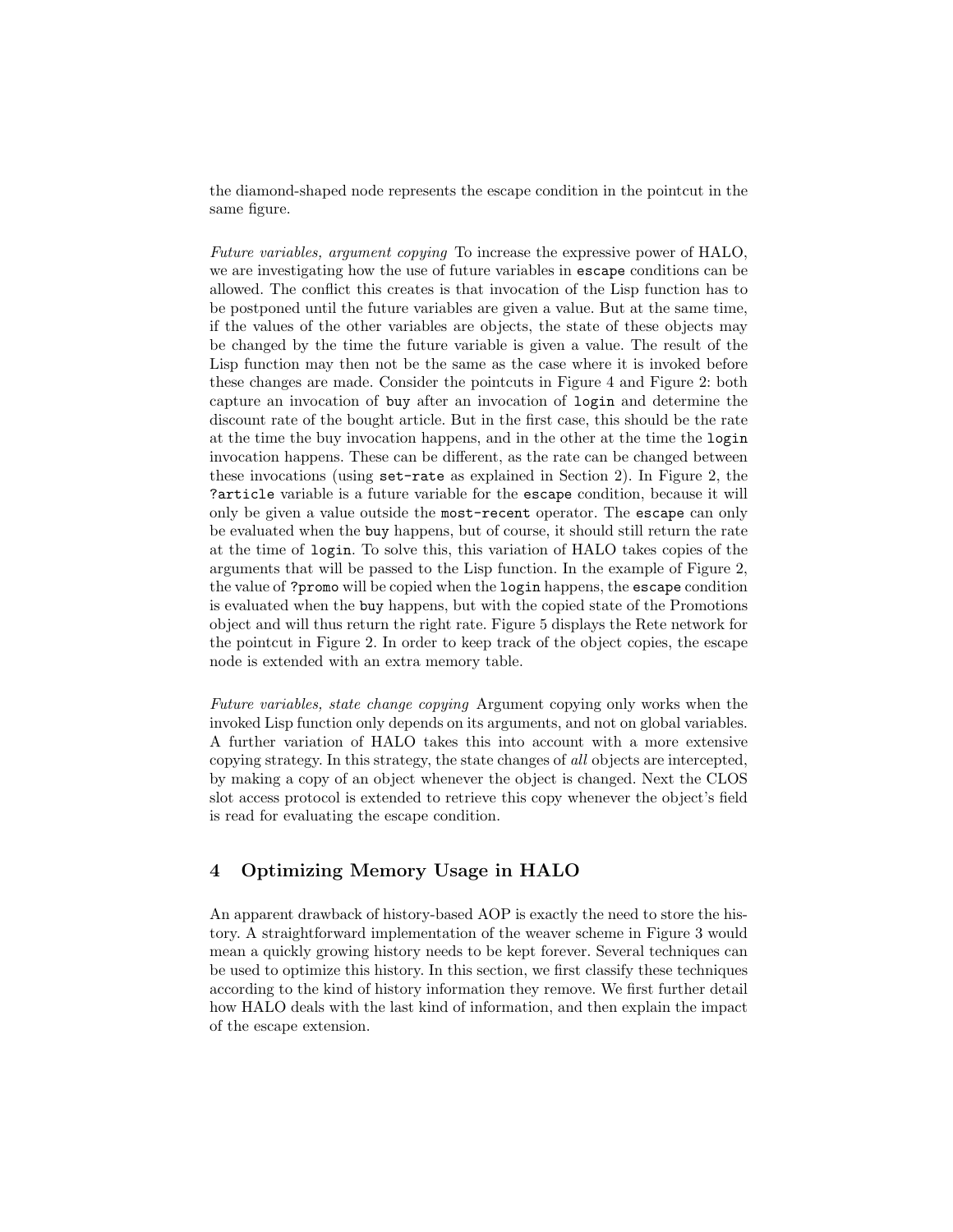Irrelevant facts Some join point facts are not relevant to generate in the first place, because they will simply never be used to match pointcut definitions. For example, if there is only a pointcut capturing calls of the "buy" function and not of the "login" function, there is no need to generate join point facts for calls to the "login" function at all. This can be handled with static optimisation techniques, known as shadow weaving [5]. This is not currently done in HALO, but these techniques are orthogonal to those needed for the next two categories.

Facts relevant for one time step only Some information is only relevant for one step in the program execution. A pointcut that captures calls to "buy" if there was a past call to "login" with matching variables, only requires the weaver to store a history of "login" calls, but not of "buy" calls. In HALO, this is handled by the same technique as for the next category.

Facts that become irrelevant The last kind of information is the one more attention is paid to in HALO research. This is information that becomes irrelevant after a while. Suppose we have a pointcut that captures calls to "buy" with a certain user and article as argument, and which also gets the discount rate of that article at the most recent call to "login" for the same user. In this case, a history of "login" calls needs to be kept. But since only the most recent call for a particular user is accessed by the pointcut, parts of this history can be removed as the same user logs in again. This is handled in HALO by "memory table garbage collection" of the Rete nodes. The garbage collection is actually performed as part of the functionality of the nodes, there is not a separate algorithm like in memory garbage collection that intervenes once in a while. Though it can be turned on and off, and for explanative purposes we consider it separately from an explanation of node functionality.

#### 4.1 Escape Nodes in Memory Table Garbage Collection

A full explanation of the memory table garbage collection is beyond the scope of this paper, but it can be illustrated with an example: consider the pointcut and Rete in Figure 6. The black tables labelled "LT", next to the memory tables, display the "life time" of memory table entries. The life time of a memory table entry consists of the time at which an entry was created and the time at which the entry can be removed. An entry can be removed as soon as it cannot be used anymore to derive new conclusions. The decision to remove a memory table entry depends on whether the node the entry belongs to is the input of a most-recent or all-past temporal join node. For example, the filter node labelled 1 in Figure 6 is not the right input of one of these types of temporal join nodes. This means that entries in this node will never be accessed to derive new conclusions after they're first inserted. The same is true for the nodes labelled 4, 5 and 6. As such, the life time of the entries residing at these nodes is constrained to one time step in Figure 6. If however the entry resides in a node that is the right input of a temporal join node, then it can only be removed if it is "replaced" by a new entry. For example, entries in the right input of most-recent join nodes can be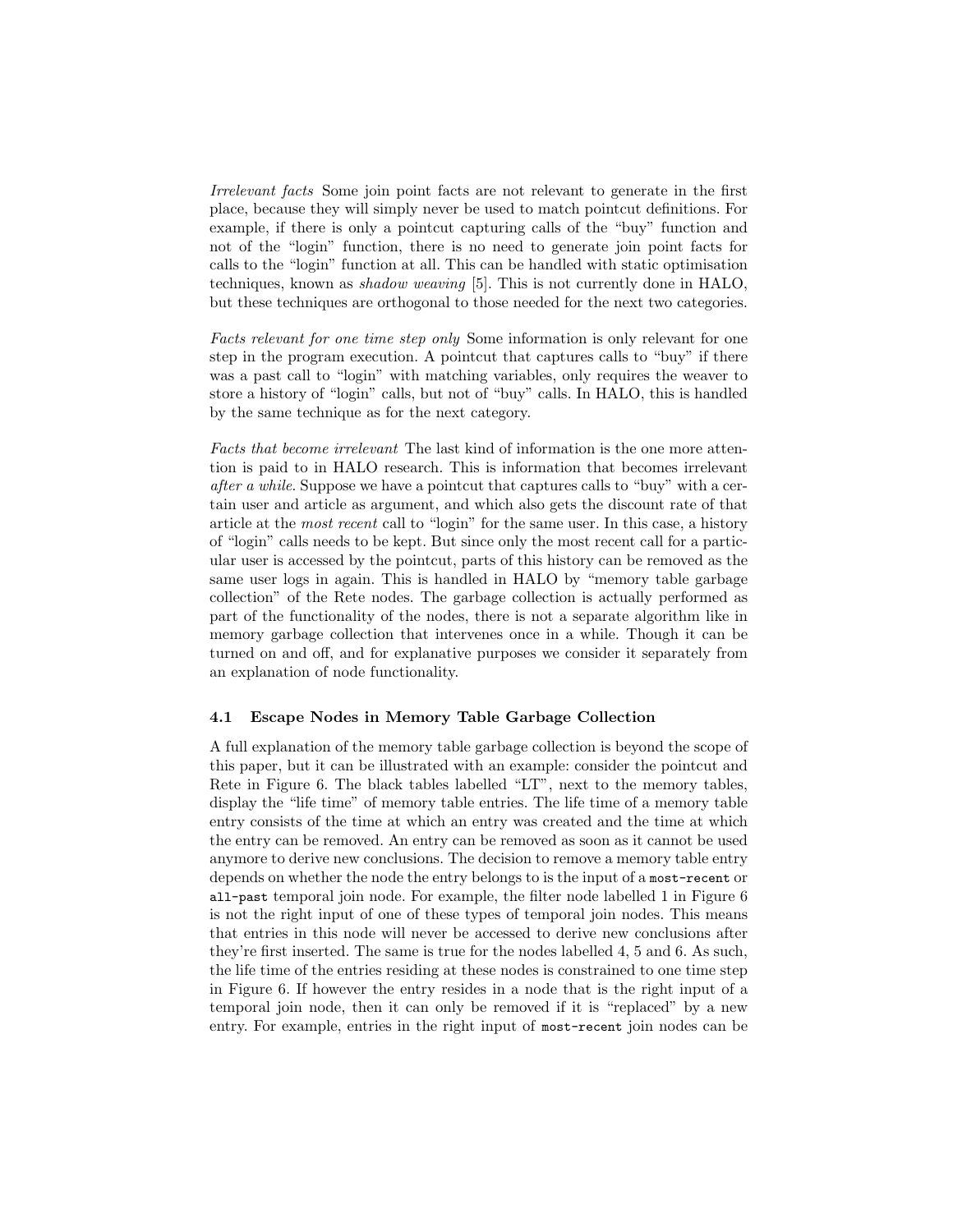removed when new entries with the same values for the memory table variables are added. In fact, only the values for the variables that are in common with the left input memory table need to be the same. This is because when an entry is added to the left input's memory table, the join node will combine it with the most recent matching entry in the right input node. The match requires that the values for the variables in common between the two input nodes are the same. Thus, if there is an older entry in the right memory table that also matches with the new entry in the left, it will still not produce a combination. Thus, such entries can be removed. E.g. in Figure 6, when the second entry in the node labeled 2 is added, the first entry is deleted, since it hase the same value  $\langle kris \rangle$ for ?user.



Fig. 6. Lifetime of memory table entries when garbage collected.

The above scheme was developed for the version of HALO with escape conditions that cannot refer to future variables. But this extension did not require a fundamental change to the above scheme. For escape nodes whose condition uses a future variable, a table needs to be kept with copies of the values of the bindings that the node takes as input, for later evaluation. The key point is however that these entries are completely linked to the entries of the escape node's input. Therefore, the entry in the escape node's memory can be removed when the parent entry in its input node is removed.

### 4.2 Benchmarks

We have evaluated the effect of the "escape" extension on memory usage using a few simulations. These were run on the e-commerce application implemented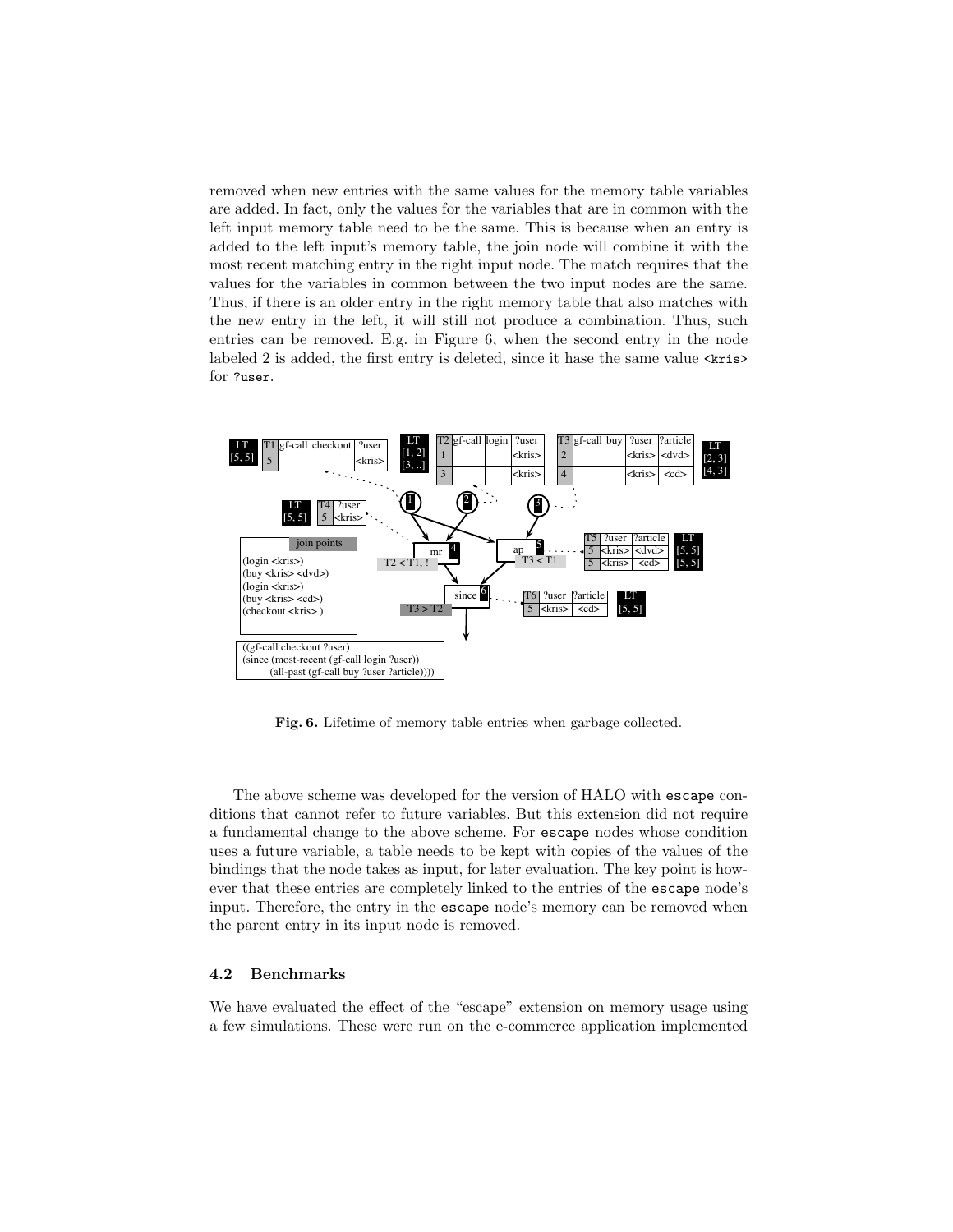on top of the Hunchentoot web application framework [3]. The pointcuts used in this application can be written in different ways, with or without the use of future variables in escape conditions. To illustrate, consider for example the two pointcuts below. They both implement the same functionality, namely computing the discount rate active at login for an article bought at a later time. The first version however does not make use of a future variable. Instead, it is ensured that the ?article variable already gets a value when the buy happens, by using an all-past to get all possible articles. In contrast, in the second pointcut in the code listing, the variable ?article is a future variable. The Rete networks for matching both pointcuts are depicted in Figure 8.

```
((gf-call buy ?user ?article)
 (most-recent
   (gf-call login ?user)
   (escape ?promo (singleton-instance Promotions))
   (all-past (create article ?article))
   (escape ?rate (current-rate-for ?promo ?article))))
((gf-call buy ?user ?article)
 (most-recent
   (gf-call login ?user)
   (escape ?promo (singleton-instance Promotions))
   (escape ?rate (current-rate-for ?promo ?article))))
```
Each simulation defines a different number of articles, customers etc. and subsequently lets the customers randomly login, checkout their basket etc. for a number of times. Figure 7 depicts the total number of memory table entries made, and how many were already removed at the point the simulation stopped. In total, three different scripts were selected and run for two sets of aspects (see the labels  $S1-S3$  denoting the different scripts and  $(non)copy$  denoting a different set of aspects). Both sets of aspects implement the same functionality, but in one version the aspects are rewritten to make use of the extended version of "escape", referring to "future" join point data.

Figure 8 also displays a sample base program and the content of the memory tables obtained after executing this program. As is to be expected, the network for the first pointcut contains many more entries: each time a login occurs, the promotion rate for all articles is computed and cached. However in the second network, at each login, a copy of the <promo> object is cached. Note that the second network keeps track of much less memory table entries than the first. A surprising conclusion is therefore that if the memory cost for a copy of the Promotions object is lower than the memory cost for keeping the many entries in the first nework, then the escape condition accessing future join point data is woven less costly. We found this to be actually the case in our current shop application, as the Promotions object is implemented as a hash table mapping articles to discount rates. A copy of this table takes up less memory space than a Rete memory table holding the combinations of ?article, ?user, ?promo and ?rate as is the case for the highlighted node in Figure 8. Of course, this does not mean that this is a general conclusion about the Rete networks, as this depends on the specific application and its implementation.

Due to the fact that the HALO query engine records partial solutions to pointcuts, we need to take into account that additional memory is required for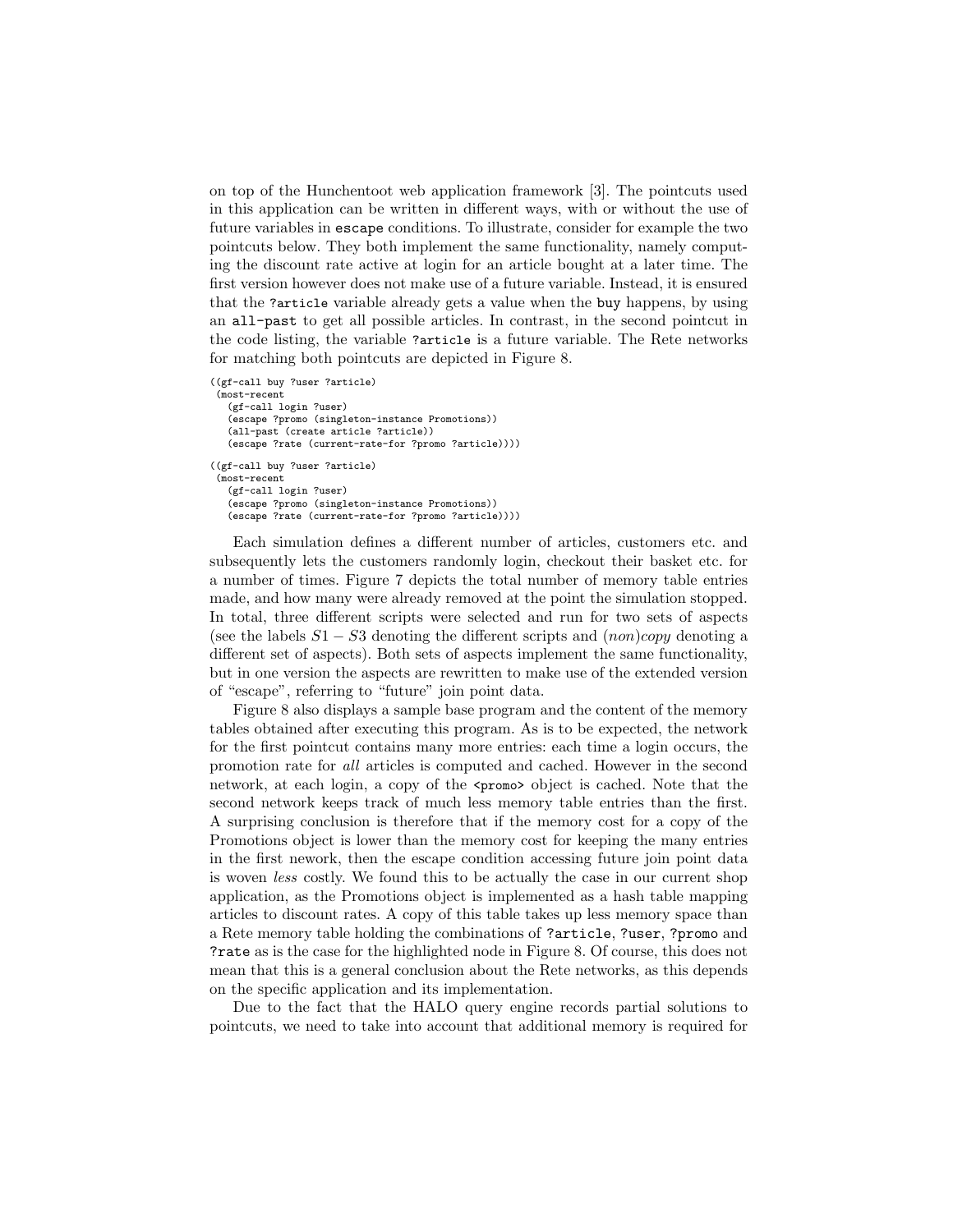recording join point facts. However Figure 7 shows that the entries in the memory tables of join nodes, which represent the latter partial solutions, are also greatly reduced by the memory table garbage collection process (see second block for each simulation, where black is used to denote the remaining number of entries). Overall this means that for each join point fact that was or is memorized, the Rete network (temporarily) keeps track of partial solutions making use of it. However this is an improvement over recording all join point facts forever.



Fig. 7. Benchmarks for the memory table garbage collection.

## 5 Related Work

Alpha [6] is a Prolog-based aspect language (for a Java-like language) for expressing pointcuts over the join point history. The language provides a built-in set of temporal relations for comparing time stamps of join points, but the programmer can define new ones. Interaction with the base language is allowed, but only for the "current" join point. Alpha's weaver performs a static analysis of source code to determine whether join point facts are necessary to generate for matching pointcuts, and at what time they can be removed from the join point history. Currently, this technique only removes join point facts when these are just used for matching pointcuts about the "current" join point. Other facts are kept indefinitely. Hence Alpha falls into the second category from Section 3.2.

Tracematches [7] is an AspectJ extension in which program traces can be formulated as regular expressions over "symbols". These symbols are AspectJ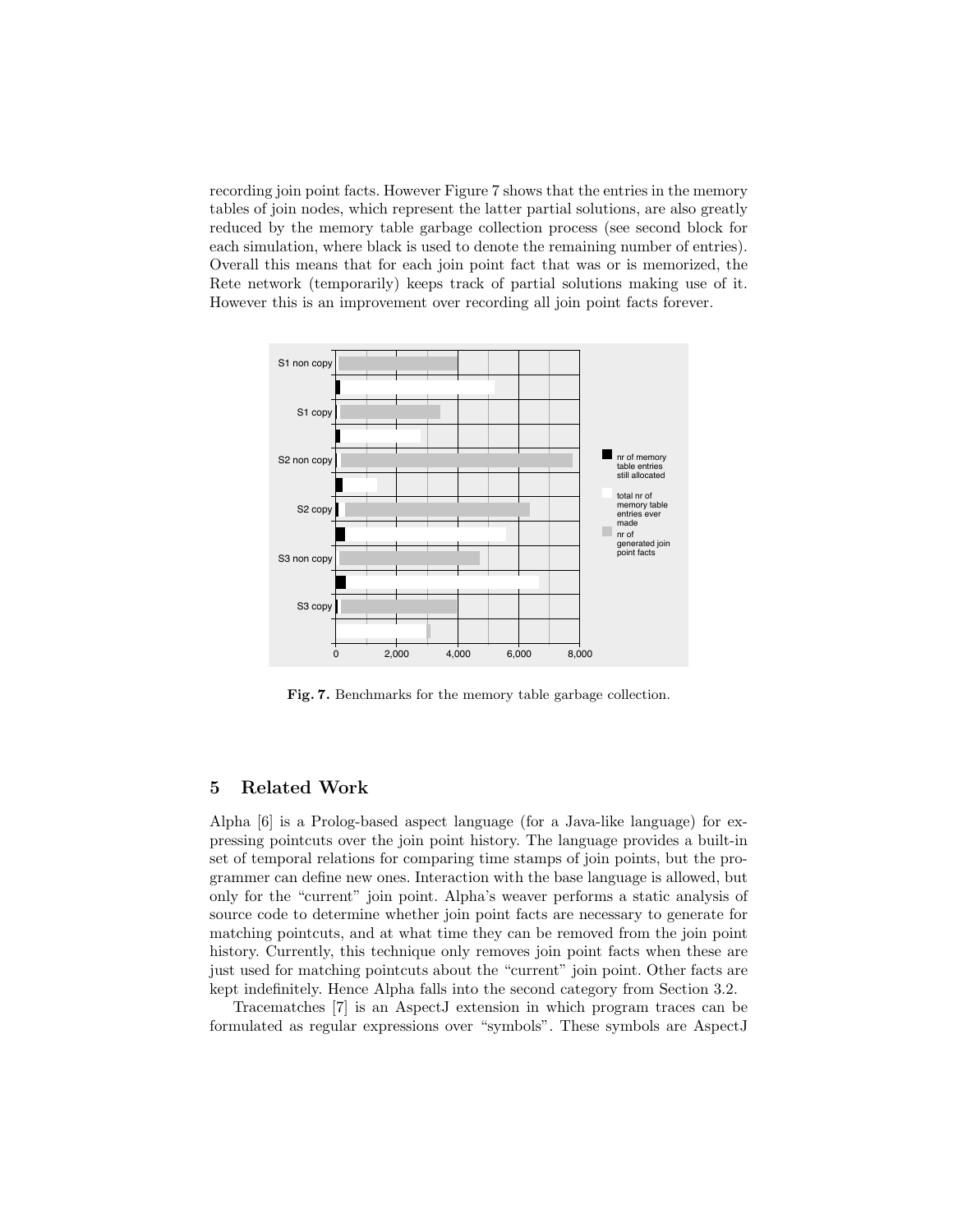

Fig. 8. Rete for pointcut avoiding the use of future variables (left) and Rete for pointcut using future variable "?article" (right).

pointcuts containing "free variables", referring to join point context. The base level can be accessed through the "let" construct, but currently it is only allowed to refer to join point context exposed by its enclosing symbol. The Tracematches weaver does shadow weaving and performs a three staged static analysis to reduce the set of join point shadows [7]. As such, this falls in the first category defined in Section 3.2. Shadow weaving is orthogonal to the dynamic analysis technique in HALO, and we plan to extend the HALO weaver with shadow weaving in the near future.

## 6 Conclusions and Future Work

In this paper we've given an initial discussion of the use of "future" variables in escape conditions in the logic pointcut language HALO, and the relation to HALO's implementation using Rete networks, including how these fit into the memory table garbage collection scheme we previously developed for HALO without this feature. Supporting the feature involves copying objects to postpone the evaluation of these escape conditions. In the last part of the paper we presented benchmarks for the memory table garbage collection, showing the impact of the "escape" extension. Surprisingly, pointcuts written by means of this extension sometimes require less memory than their equivalents that don't. Future work consists of investigating the question of whether the Rete networks can be designed so that these differences can be removed. For example, by postponing